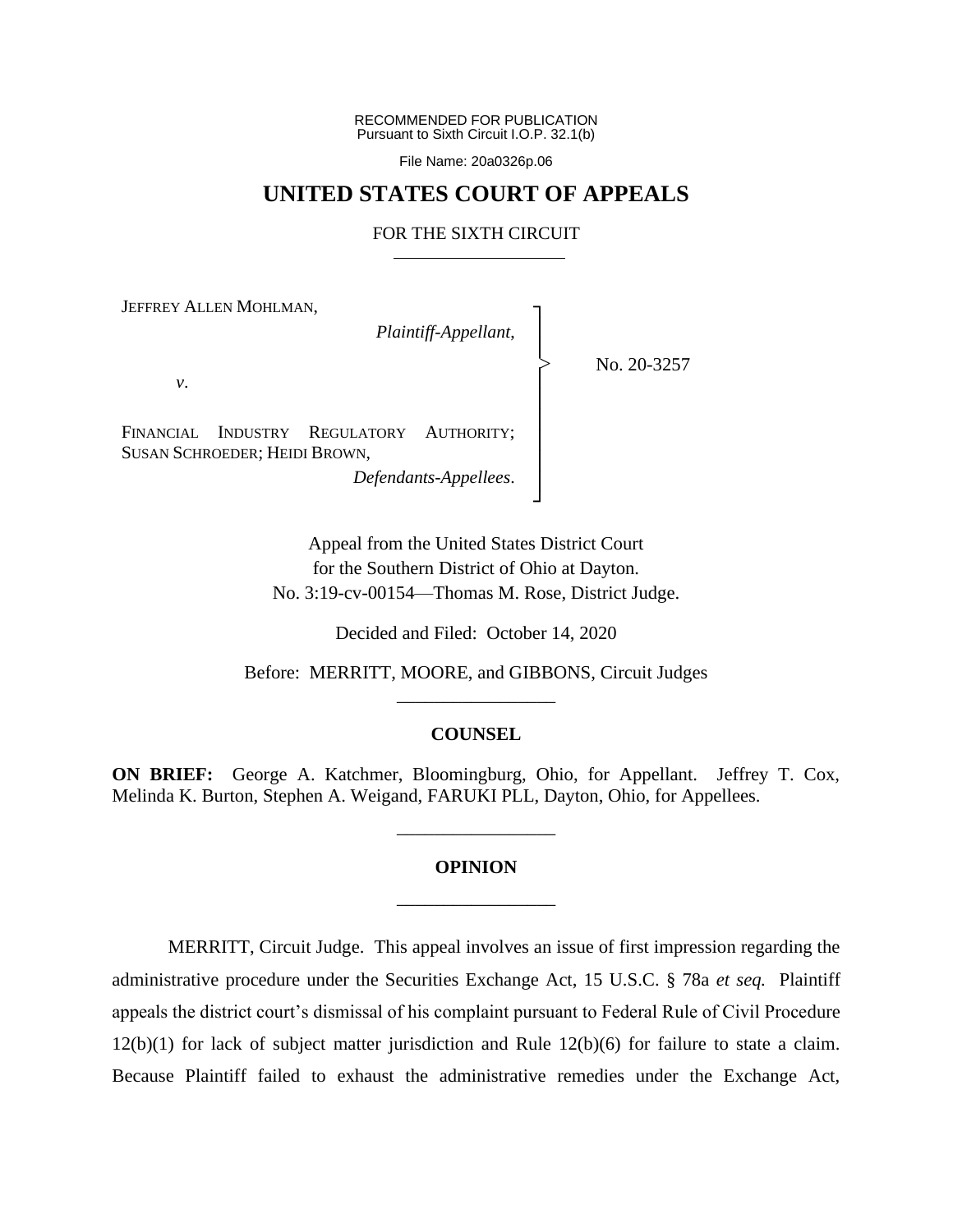we affirm the district court's dismissal of Plaintiff's complaint and do not address the merits of Plaintiff's arguments.

#### **I. Factual and Procedural Background**

Plaintiff became a licensed securities professional in 2001. Defendant Financial Industry Regulatory Authority is a not-for-profit member organization organized and operating under the laws of the state of Delaware. Defendant Susan Schroeder is the Executive Vice President and Counsel of FINRA's Department of Enforcement, and Defendant Heidi Brown is the Associate Principal Investigator in FINRA's Department of Enforcement. FINRA is a self-regulatory organization that regulates practice in the securities industry and enforces disciplinary actions against its members.**<sup>1</sup>** Plaintiff was required to be a member of FINRA as a registered securities representative.

In 2012, Plaintiff became registered with Questar Capital Corporation, and had conversations with about six individuals concerning WMA Enterprises, Inc. According to the complaint, Plaintiff did not attempt to sell investments with WMA and did not receive compensation from WMA. Plaintiff learned in October 2014 that WMA was a Ponzi scheme and immediately informed all persons who had invested in WMA. FINRA commenced an investigation into Plaintiff that same year.

Although the date is unclear from the complaint, Plaintiff at some point appeared in New York for a full day of testimony as part of FINRA's investigation. A second day of testimony was scheduled for September 11, 2015. Instead of appearing for the second day of testimony, however, on September 17, 2015, Plaintiff signed a Letter of Acceptance, Waiver, and Consent. Plaintiff was represented by counsel, and both he and his counsel signed the Letter. Pursuant to the Letter, Plaintiff consented to a permanent bar from the securities industry, and FINRA agreed to refrain from filing a formal complaint against him. Additionally, Plaintiff waived his

**<sup>1</sup>**FINRA was formerly known as the National Association of Securities Dealers, Inc. In 2007, NASD acquired the member regulation, enforcement, and arbitration operations of the New York Stock Exchange and changed its corporate name to FINRA. *See Saad v. S.E.C.*, 718 F.3d 904, 907 (D.C. Cir. 2013) (noting that NASD is the predecessor of FINRA).This opinion refers to FINRA except where NASD appears in the unaltered language of another opinion or a case name.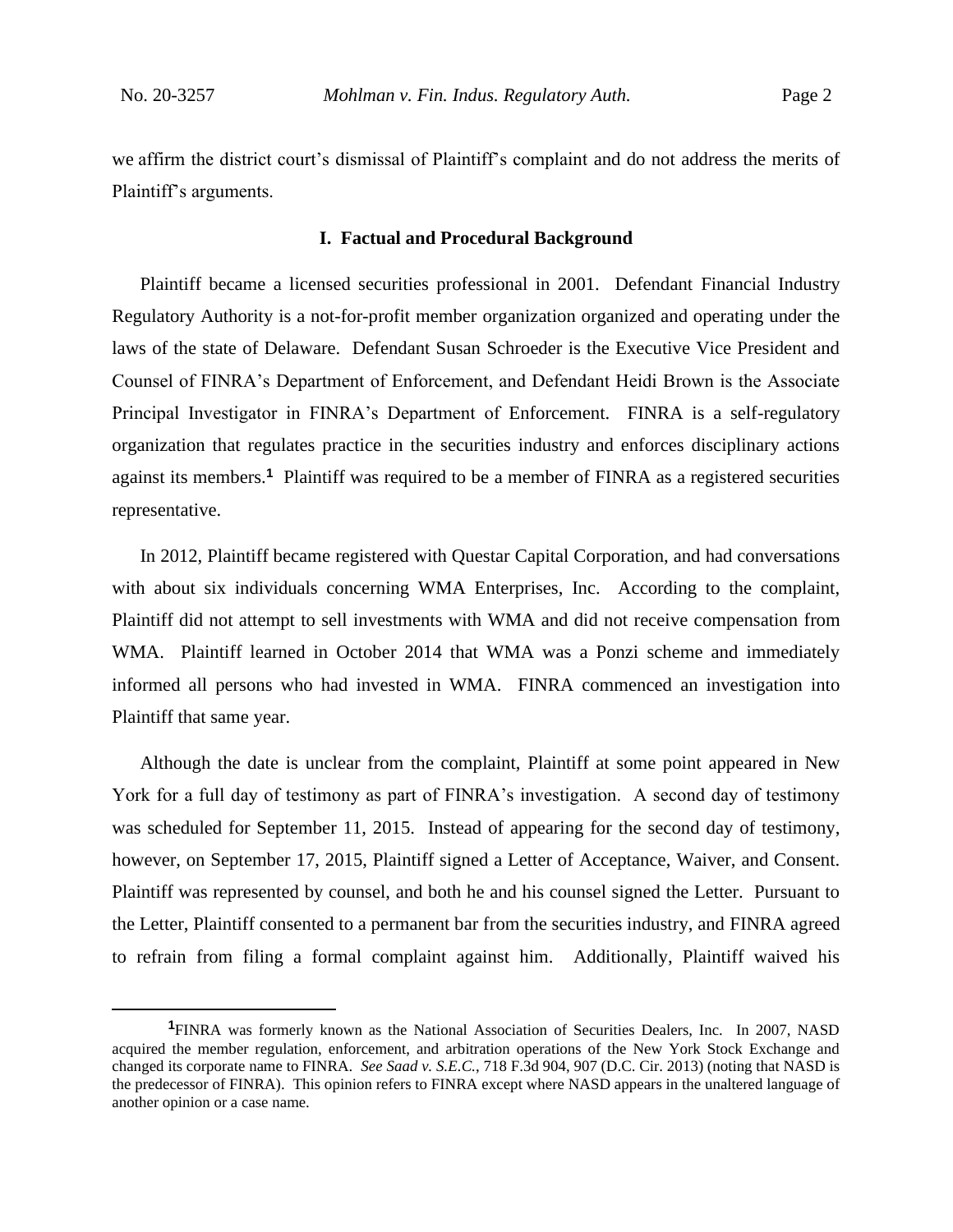procedural rights under FINRA's Code of Procedure and the Exchange Act, and agreed to "not take any position in any proceeding brought by or on behalf of FINRA, or to which FINRA is a party, that is inconsistent with any part of [the Letter]." FINRA notified Plaintiff on September 21, 2015, that FINRA's National Adjudicatory Council accepted the Letter.

Four years later, on April 26, 2019, Plaintiff filed a complaint in the Common Pleas Court of Montgomery County, Ohio, alleging that Defendants fraudulently avoided considering mitigating factors in administering the sanction against him, in violation of Article I, § 16 of the Ohio Constitution, and requesting \$890,000 in damages. On May 24, 2019, Defendants removed the case to the United States District Court for the Southern District of Ohio.

Defendants filed a motion to dismiss on May 31, 2019, pursuant to Federal Rule of Civil Procedure 12(b)(1) for lack of subject matter jurisdiction and, in the alternative, under Rule 12(b)(6) for failure to state a claim. On February 25, 2020, the district court granted Defendants' motion. This appeal followed.

### **II. Analysis**

Typically, we review de novo the dismissal of a complaint under Rule 12(b)(1) or Rule 12(b)(6). *Hohman v. Eadie*, 894 F.3d 776, 781 (6th Cir. 2018); *Nelson v. Miller*, 170 F.3d 641, 649 (6th Cir. 1999). This standard may also apply where a complaint is dismissed for failure to exhaust administrative remedies, although we have elsewhere suggested that the issue is one of discretion to be reviewed under the deferential abuse-of-discretion standard. *Compare F.C. v. Tennessee Dep't of Educ.*, 745 F. App'x 605, 608 (6th Cir. 2018) (de novo), *with Borman v. Great A. & P. Tea Co.*, 64 F. App'x 524, 529 (6th Cir. 2003) (abuse of discretion in an ERISA case). *See also Costantino v. TRW, Inc.*, 13 F.3d 969, 974 (6th Cir. 1994) (abuse of discretion applies to issue of exhaustion of administrative remedies, even though de novo review would ordinarily apply to review of summary judgment). We need not decide which standard applies because we would affirm the district court's dismissal even under the less forgiving de novo standard of review.

Plaintiff maintains that the Exchange Act does not provide the exclusive remedy for complaints arising from FINRA proceedings, and he may therefore seek relief under the Ohio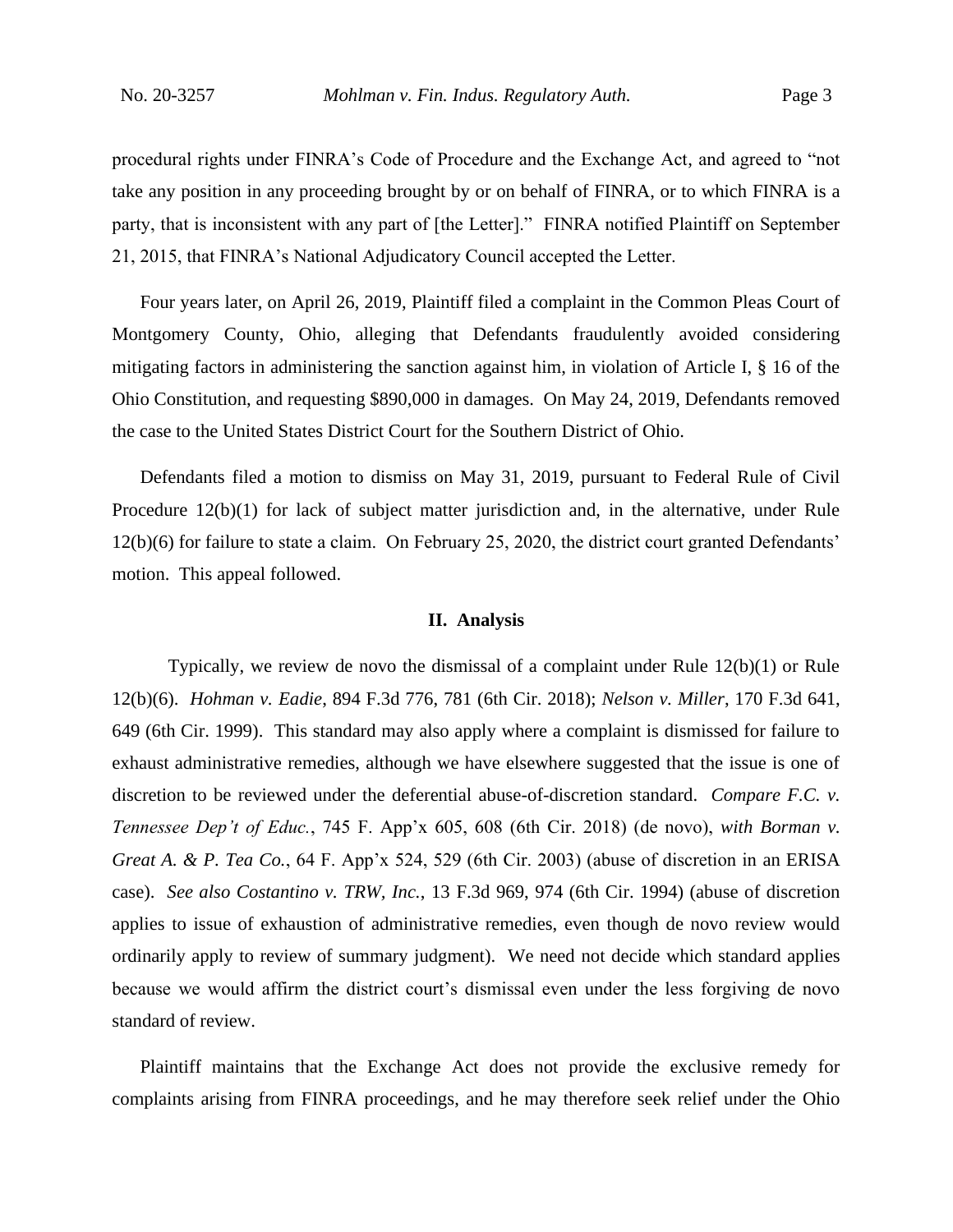Constitution. Plaintiff also asserts that FINRA is not immune from liability for its present actions, and that Art. 1, § 16 of the Ohio Constitution provides him a private right of action for damages. Because we affirm the district court's dismissal for failure to exhaust administrative remedies, we do not address the remaining issues.

"The Securities Exchange Act of 1934 and its subsequent amendments create a detailed, comprehensive system of federal regulation of the securities industry. The system's foundation is self-regulation by industry organizations established according to the guidelines of the Maloney Act." *Swirsky v. Nat'l Ass'n of Sec. Dealers*, 124 F.3d 59, 61 (1st Cir. 1997). FINRA is a national securities association registered with the SEC that provides self-regulation of the securities market. 15 U.S.C. § 780-3. The "comprehensive administrative review procedure appl[ies] to decisions rendered by self-regulatory organizations" such as FINRA. *See PennMont Sec. v. Frucher*, 586 F.3d 242, 245 (3d Cir. 2009).

The FINRA Rules**<sup>2</sup>** and the Exchange Act provide three tiers of administrative review before a party may seek judicial review in a United States Court of Appeals. First, an appointed Hearing Panel decides the dispute. FINRA Rule  $9213(a)$ –(b). Second, following a decision from the Hearing Panel, a party may appeal to the National Adjudicatory Council pursuant to FINRA Rule 9311, which may affirm, modify, or reverse any sanction administered by the Hearing Panel. FINRA Rule 9349(a). Third, a party aggrieved by a decision of the National Adjudicatory Council may apply for SEC review. 15 U.S.C. § 78s(d)(2); FINRA Rule 9370. Finally, "a person aggrieved by a final order of the [SEC] . . . may obtain review of the order" in the relevant United States Court of Appeals. 15 U.S.C. § 78y(a)(1).

As the parties did here, FINRA may settle disciplinary actions against a person prior to bringing a formal complaint by entering into a Letter of Acceptance, Waiver and Consent. FINRA Rule 9216(a)(1). Once the Letter is executed, it is submitted to the National Adjudicatory Council. FINRA Rule 9216(a)(3). If the National Adjudicatory Council accepts the Letter, like it did here, [R. 5-3 PageID# 146], the Letter is "deemed final and shall constitute the complaint, answer, and decision in the matter." FINRA Rule  $9216(a)(4)$ .

**<sup>2</sup>**All FINRA Rules are approved by the SEC. 15 U.S.C. § 78s(b)(1). The FINRA Rules are available at https://www.finra.org/rules-guidance/rulebooks/finra-rules.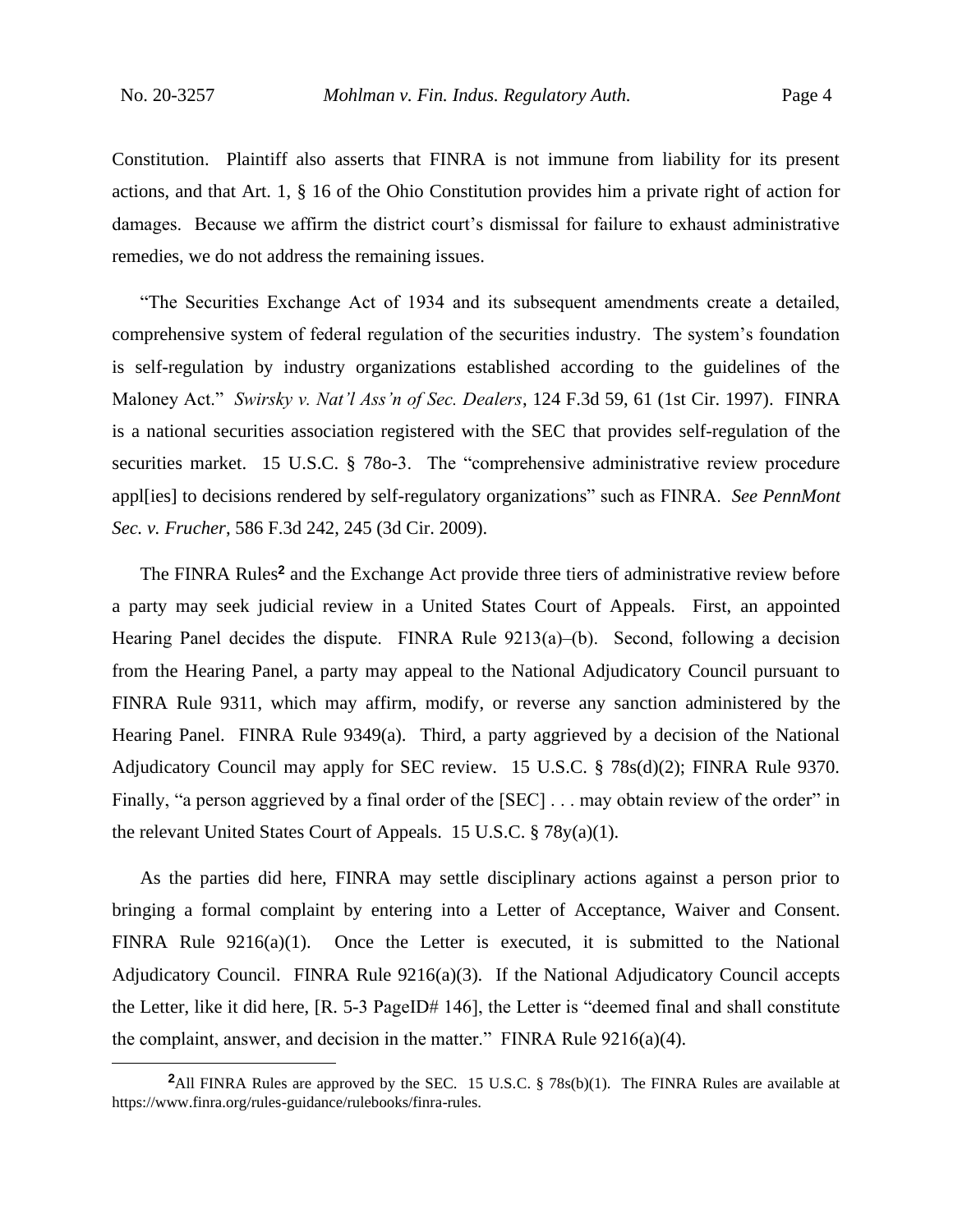It is a "long-settled rule of judicial administration that no one is entitled to relief for a supposed or threatened injury until the prescribed administrative remedy has been exhausted." *Myers v. Bethlehem Shipbuilding Corp.*, 303 U.S. 41, 50–51 (1938) (footnote omitted). "The central purpose of this doctrine is 'the avoidance of premature interruption of the administrative process.'" *Swirksy*, 124 F.3d at 62 (quoting *McKart v. United States*, 395 U.S. 185, 193 (1969)). The issue of whether this doctrine applies to proceedings under the Exchange Act has not before reached this Court. "We agree with other circuits that have considered the question that the 'comprehensiveness of the review procedure suggests that the doctrine of exhaustion of administrative remedies should be applied [to the Exchange Act] to prevent circumvention of established procedures.'" *Id.* (quoting *First Jersey Sec., Inc. v. Bergen*, 605 F.2d 690, 695 (3d Cir. 1979)); *see also Citadel Sec., LLC v. Chicago Bd. Options Exch., Inc.*, 808 F.3d 694, 699 (7th Cir. 2015); *Merrill Lynch v. NASD*, 616 F.2d 1363, 1370 (5th Cir. 1980); *Nassar & Co. v. SEC*, 566 F.2d 790, 792 n.3 (D.C. Cir. 1977).

Plaintiff did not exhaust his administrative remedies under the FINRA Rules and the Exchange Act. While Plaintiff waived his procedural rights when he executed the Letter, Plaintiff still could have applied for review by the National Adjudicatory Council and the SEC. *See* Bruce Zipper, Exchange Act Release No. 34-81788, 2017 WL 11433739 (Sep. 29, 2017) ("We dismiss Zipper's application for review because Zipper's [Letter] contains a valid and enforceable appellate waiver . . . ."). Plaintiff instead curiously filed suit in State court four years after executing the Letter, requesting damages for FINRA's alleged fraudulent failure to consider mitigating factors.**<sup>3</sup>** [R. 4]

Plaintiff cites to *Saad v. S.E.C.*, 718 F.3d 904 (D.C. Cir. 2013), for the proposition that we may set aside the final decision because FINRA did not consider mitigating factors in sanctioning him to a lifetime bar from the securities industry. [Pl.'s Br. at 8] While the *Saad*  court emphasized the importance of considering mitigating factors in administering sanctions, the plaintiff there filed a petition in the United States Court of Appeals for the District of

**<sup>3</sup>**Pursuant to its Sanction Guidelines, FINRA is required to consider aggravating and mitigating factors when determining sanctions against its members. *See* SANCTION GUIDELINES (2019), *available at* https://www.finra.org/rules-guidance/oversight-enforcement/sanction-guidelines.